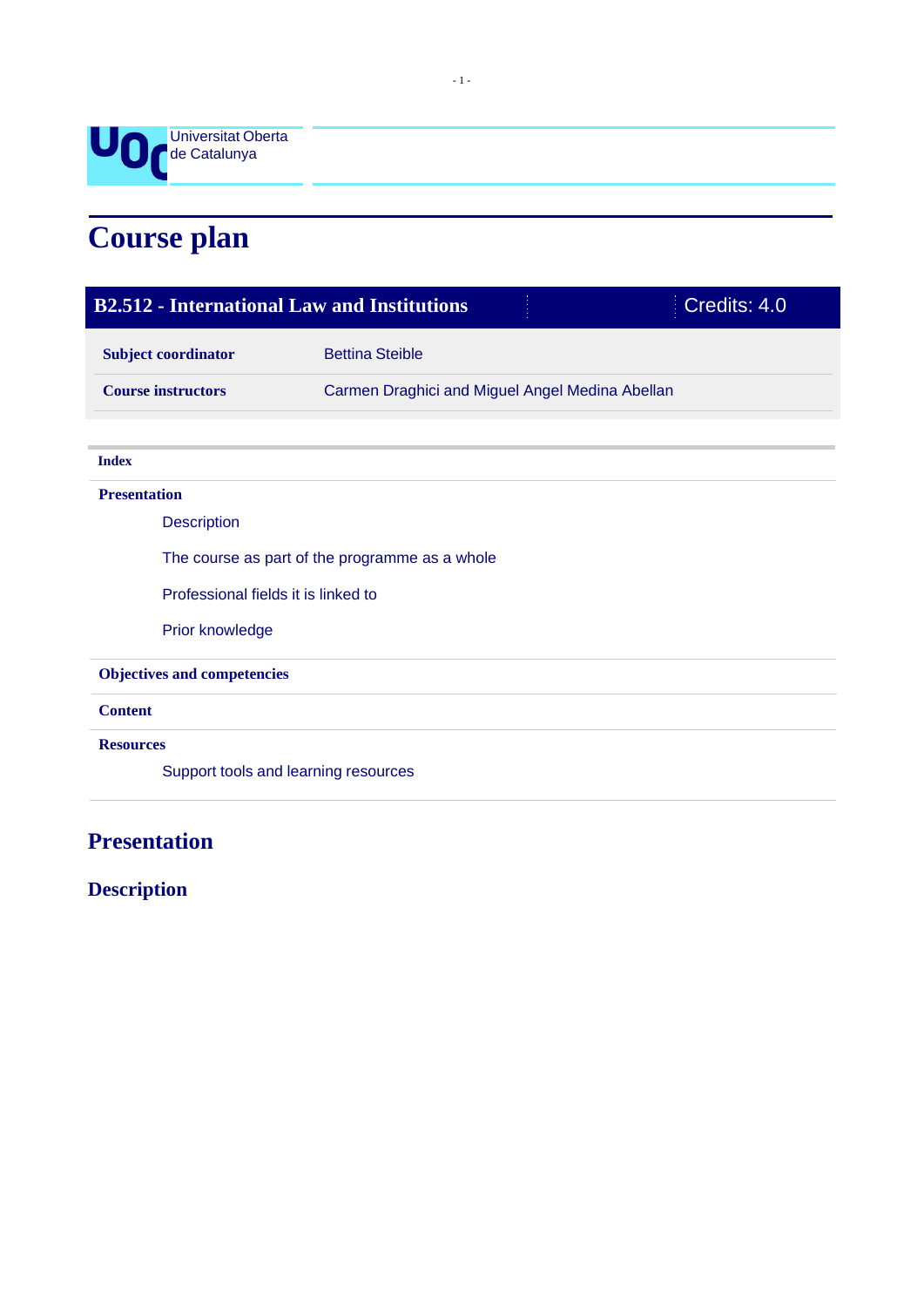The course *International Law and Institutions* is designed to provide students with the foundations of the international legal order.

The course is divided into three units:

Unit 1: The international legal order

Unit 2: Subjects of international law

Unit 3: State responsibility, peaceful settlement of disputes, use of force.

#### **The course as part of the programme as a whole**

The Master's Degree in International Affairs and Diplomacy and related qualifications (UOC - UNITAR) is designed for diplomats, international civil servants (staff members of international organizations), and government officials involved in international affairs, as well as those persons involved in international relations or seeking a career in this field. The course *International Law and Institutions* will provide the students with a comprehensive understanding of the international legal order.

### **Professional fields it is linked to**

- National bodies (such as government ministries and departments, civil services, think-tanks, and policy advisory groups)
- Embassies and consulates
- International organizations (such as the UN, UN agencies, EU departments)
- Campaign groups, aid agencies and other nongovernmental organizations (NGOs)
- Companies operating on an international level
- Journalists and other media professionals
- Banking, financial services and corporate consultancy
- University lecturers

#### **Prior knowledge**

No prior knowledge is required, although some notions of law and international relations theories might be useful.

# **Objectives and competencies**

#### **Unit 1**

- 1. Know the main characteristics of the international society.
- 2. Learn the main characteristics that refer to the sources of international law.
- 3. Learn the basic rules that refer to birth, life and end of treaties.
- 4. Know how sources of international law interact.
- 5. Learn the rules that articulate the complex relationship between the international and domestic legal orders.
- 6. Analyze the keys of effectiveness under the public international law framework.

#### **Unit 2**

- 1. Understand the notion and its variable content that refers to international legal personality.
- 2. Distinguish among the existing international actors who are subjects of international law.
- 3. Recognize the elements that conform a State and we aware of the legal consequences of its transformation.
- 4. Recognize the limited international subjectivity of individuals (active and passive).
- 5. Identify non-state actors different from international organizations, such as the Holy See, belligerent movements and peoples, as well as multinationals and NGOs.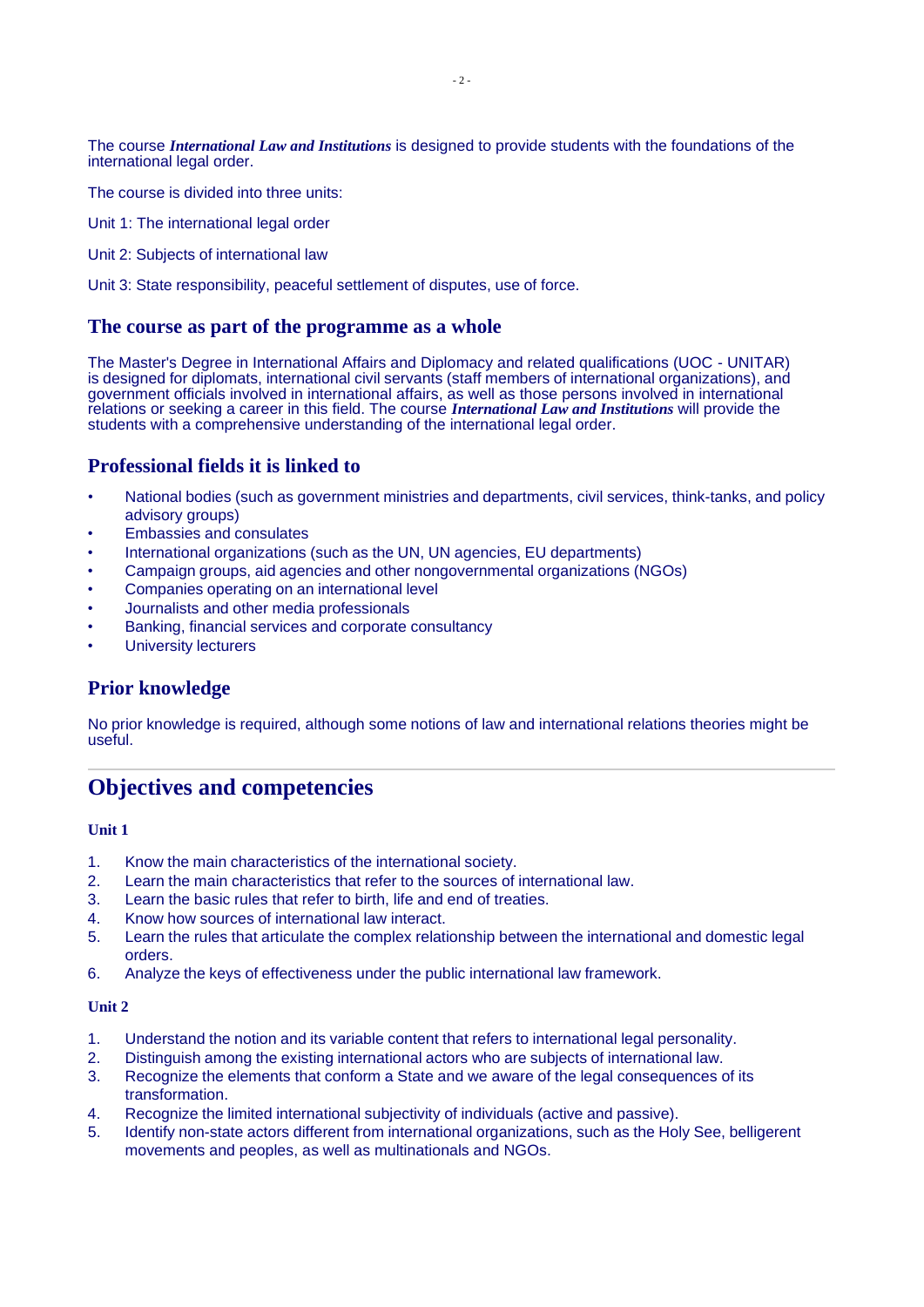- 6. Know and define the spaces that conform a State: territory, borders, air space, territorial sea, exclusive economic zone, international waters, etc.
- 7. Identify and understand the economic, political, social, cultural, strategic, etc., dimension that each of the above present.
- 8. Identify the problems that arise in each of the mentioned spaces: claims of sovereignty, exploitation of resources, etc.
- 9. Identify their legal regime in the sense of being aware about the rights and obligations that States are able to exercise in each of the mentioned spaces.
- 10. Identify the functions of the central, external and special bodies of the State within the context of international relations.
- 11. Identify the functions that diplomatic and consular missions have.
- 12. Assess the scope of external representation when referring to international organizations.
- 13. Understand the notion of immunity from jurisdiction and distinguish State activities in order to determine if the referred figure can be or not taken into account.

#### **Unit 3**

- 1. Identify the elements that entail the perpetration of an internationally wrongful act.
- 2. Identify the consequences that emerge when an internationally wrongful act has been committed.
- 3. Identify the circumstances that preclude wrongfulness.
- 4. Distinguish different types of State responsibility at an international level.
- 5. Understand what diplomatic protection entails and the requirements needed to exercise such protection.
- 6. To know the different ways of putting an end to an international dispute.
- 7. To reaffirm the basic structural elements of the international regulation that refers to the different processes of solving disputes.
- 8. Learn the existing differences between the diplomatic process and the jurisdictional process when solving disputes.
- 9. Analyse the functions and limitations of the ICJ under contemporary international law.
- 10. Understand how the international society and its legal system determine that the mechanisms for the implementation of coercive measures are different from the ones foreseen at a domestic level.
- 11. Understand how the principle that refers to the prohibition of the threat or use of armed force in international relations has been formulated.
- 12. Analyse the relationship between self-defence and the so-called countermeasures.
- 13. Observe the contribution made by international organizations towards the progressive establishment of institutionalized procedures regarding the coercive application of international law.

# **Content**

# **Resources**

#### **Support tools and learning resources**

#### **Learning resources used in this subject**:

Selected chapters from: Malcom N. Shaw: International Law (eight edition, 2017)

#### **Support tools and complementary materials:**

Although the course is built around the reading materials specified above, students are provided with a Study Guide in every Unit which complements the compulsory readings, highlights important elements of these readings and offers a selection of OPTIONAL (non-assessable) material under the specific thematic sections in each guide. These Study Guides are uploaded on to the platform. In addition to that, students are welcomed to ask the tutor for issue specific readings should they be interested.